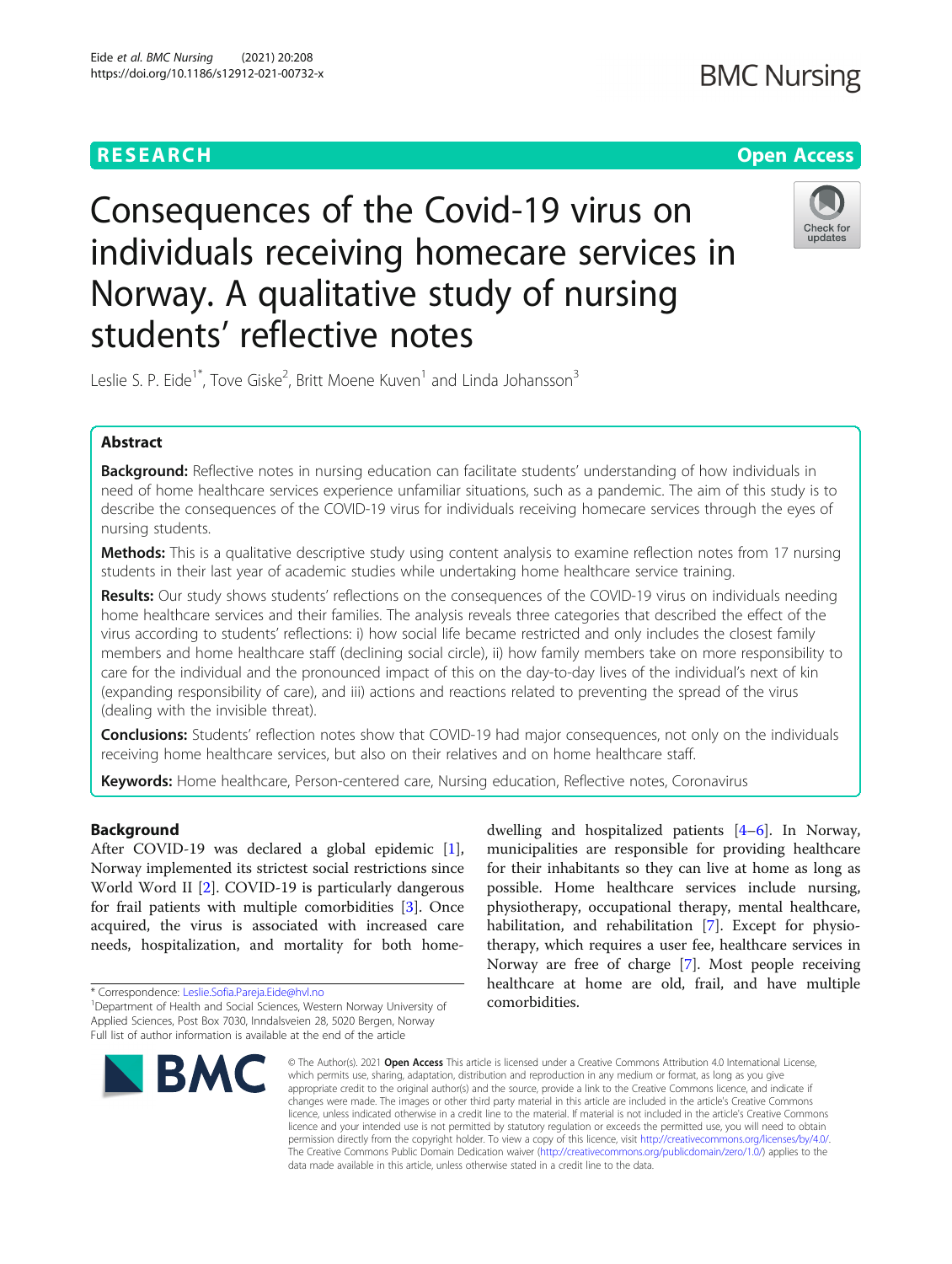Covid-19 was detected in Norway for the first time on 26th of February 2020, and after ten days 169 cases were registered [[8\]](#page-8-0) In the first days and weeks after the pandemic was declared, there was uncertainty regarding how to carry out necessary home healthcare nursing in ways that were safe. Personal protective equipment and test capacity were limited in the municipalities [[9\]](#page-8-0), causing insecurity for nurses, the individuals receiving homecare and their families. The measures to limit the spread of the virus in March 2020 included a lockdown in Norway that also affected universities, resulting in significant challenges for the clinical training that nursing students were receiving. By the time the restrictions were implemented, third-year nursing students on our campus were completing their last clinical training before graduation. These students had the academic foundation to comprehend some of the consequences that the pandemic could have for those they cared for during their training in home healthcare services. However, they had no particular training in how handle such a critical situation.

Nursing places the person, more than the diagnosis, at the center of the practice [\[10](#page-8-0)]. In order to provide meaningful, person-centered care, nurses need an integrated understanding of not only how the body works in health and illness but also what it means for a person to live in a healthy and/or sick body [[11\]](#page-8-0). "Embodiment" means to understand the experience of living in and through the body, that is, to view a person as "embodied" rather than as a person who "has a body" [\[11](#page-8-0)]. In this context, it is important to acknowledge the skills and knowledge nurses acquire by using their own bodies. Thus, to execute person-centered care, nurses need to have situated awareness and use their senses to collect information. This can be done through touch, eye contact, and observation while assisting the individual, for instance, with activities of daily living or while assessing the effect of a medicine. Educators can facilitate student learning of person-centered care through reflection, personal knowing, and critical thinking [[12,](#page-8-0) [13\]](#page-8-0). In the context of home healthcare training, nursing students have the opportunity to exercise person-centered care while meeting individuals in their own environment, likely along with their closest relatives.

Nursing education plays an important role in fostering the attitudes and analytical skills necessary to develop, support, and facilitate person-centered care [[13,](#page-8-0) [14\]](#page-8-0), an approach that is receiving increasing support in primary and specialized healthcare in some Nordic countries [[15](#page-8-0), [16\]](#page-8-0). The use of reflective notes in nursing education can facilitate students' understanding of the living experience of the individuals they encounter. These notes can aid students to gain a deeper understanding of how these individuals navigate the unfamiliar environment of the

COVID-19 pandemic and their needs and struggles as they face an unknown threat. Therefore, the aim of this study is to describe the consequences of COVID-19 on individuals receiving homecare services through the eyes of nursing students.

## Methods

#### Design

This is a qualitative descriptive study that uses content analysis [\[17](#page-8-0)] to examine reflective notes from a group of nursing students in their last year of academic studies while undertaking homecare service training.

### Participants and setting

The study was conducted at a large university located in the western part of Norway with students in four campuses (Bergen, Førde, Stord, and Haugesund). In Norway, full-time undergraduate nursing students complete their professional nursing training in three years (full time), and after acquiring their degree, they are qualified to work as registered nurses.

Participants were third-year nursing students at one of the campuses (Bergen) undergoing their final clinical training in homecare services. In total, 55 students were eligible to participate, and 17 agreed to share their reflective notes with the researchers. Since participation was voluntary and anonymous, demographic data of the students who agreed to take part in the study are not available.

Nursing students provided home healthcare services to a variety of individuals. Most individuals receiving home healthcare services lived in an urban area, but some also lived in more rural communities. Because the students had to anonymize data in their reflective notes, we have limited data regarding the individuals' age, gender, and diagnosis. The students reported caring for men and women and a couple, and the available information indicates that the patients were 60 years and older.

#### Data collection

Due to the measures to limit the spread of the COVID-19 virus, clinical placements for all third-year students on our campus were suspended approximately four weeks after they had started. Once the placement was cancelled, the students were given a compulsory curricular assignment consisting of writing a reflective log (maximum 1200 words). They were instructed to select and describe a situation from their training as the pandemic unfolded. Specifically, they were instructed to reflect on the following: 1) What quarantine at home, isolation at home, and the development of the pandemic in Norway could mean for an individual to whom they provided home healthcare services and the individual's family; 2) What thoughts, feelings, and reactions the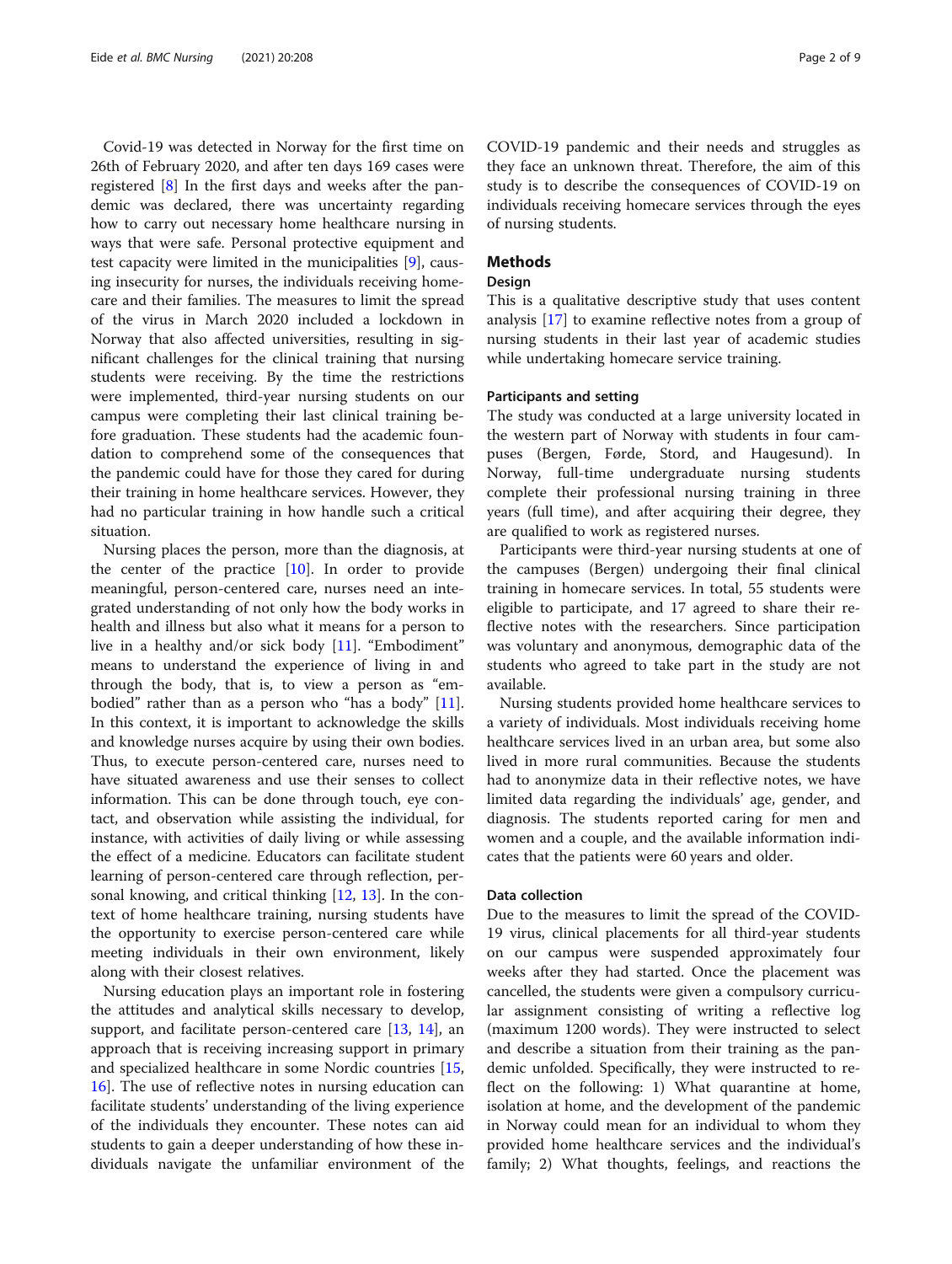experience of the individual/family in the pandemic situation awaken in you; and 3) How can you as a nursing student help and support this individual/family to have the best possible experience in the pandemic situation? All 55 students received written information about the study and were invited to participate after their reflective logs were graded. Participation was voluntary, and those who wanted to participate sent a written consent form and a copy of their reflective note to one of the members of the research team (BMK). The student who authored the reflection note was made anonymous to other members of the research group.

#### Data analysis

To analyze the students' reflective notes, an inductive, qualitative content analysis was performed following Lindgren, Lundman, and Graneheim [\[17\]](#page-8-0). All authors read the reflective notes individually and decontextualized the text before comparing and discussing findings using an interpretative approach. The process continued with re-contextualization, where reflective notes from all nursing students were abstracted and patterns were identified. One researcher (LJ) had the main responsibility for performing the analysis, but during the process the findings were continuously checked and discussed with the other authors. We sought to identify themes that might emerge from students' experiences of how the COVID-19 pandemic impacted individuals receiving homecare services. Texts from the reflective notes aligned with the aim of the study were highlighted and moved into a spreadsheet. This step revealed that some of the students had not really reflected on how the virus affected the patients they met during their clinical training; rather, their reflections included a more general

perspective of how the virus influenced people. These reflective notes were therefore excluded  $(n = 3)$ , and the analysis continued with the remaining 14. Once meaning units in the text were identified and moved into the spreadsheet, they were given a label and coded according to their content. Similar codes were then sorted together by abstraction, and subcategories were created. Through abstraction, categories were identified by sorting related subcategories together. An example of the analysis process is presented in Table 1. Finally, the findings were presented and discussed by the authors until a consensus was reached.

#### Ethical considerations

Ethical approval for the study was obtained from the Norwegian Data Protection Office (NSD 298836). Students' participation was voluntary, and data from the reflective notes were made anonymous.

## Results

According to the students' reflective notes, the consequences of the COVID-19 pandemic on individuals receiving homecare services not only affected them but also, to a large extent, their closest family. The individuals in this study received home healthcare services from one to six times, every 24 h, and required help with activities of daily living, such as bathing, dressing, going to the toilet, simple food preparation, and administration of medicines. Procedures such as tapping of pleura liquid, care for venous port for palliative patients, handling and care of tracheostomy, colostomy, and help with assisted feeding through percutaneous endoscopic gastrostomy (PEG) tube were reported by the students. Some individuals were in a palliative phase of cancer, and some had

Table 1 Example of the analysis process

| <b>Meaning units</b>                                                                                                                                                                                                                                                                                                                                                                                                                                                                       | Condensed meaning unit                                                                                                                                                                                                                  | Codes                                            | Subcategory                        | Category                                      |
|--------------------------------------------------------------------------------------------------------------------------------------------------------------------------------------------------------------------------------------------------------------------------------------------------------------------------------------------------------------------------------------------------------------------------------------------------------------------------------------------|-----------------------------------------------------------------------------------------------------------------------------------------------------------------------------------------------------------------------------------------|--------------------------------------------------|------------------------------------|-----------------------------------------------|
| they must also step in and be a resource that<br>they would otherwise have received from the<br>municipality. (R9)                                                                                                                                                                                                                                                                                                                                                                         | The family needs to be the home healthcare<br>resource that the municipality would have<br>provided otherwise.                                                                                                                          | Increased<br>responsibility<br>of the family     | Receiving<br>less support          | Expanding<br>the<br>responsibility<br>of care |
| We meet a daughter who is exhausted, who<br>encounters an everyday life in need of great effort.<br>We meet a daughter who is in an almost<br>impossible dilemma between taking care of<br>herself or taking care of her mother. We meet<br>ourselves in home nursing with a situation that<br>requires more resources and more frequent<br>follow-up, in a situation where a pandemic means<br>that you face a shortage of resources and have<br>fewer people at work to follow up. (R17) | Meets an exhausted daughter and must choose<br>between taking care of herself or of her mother.<br>At the same time, home healthcare is in a difficult<br>situation, with lower available resources and<br>fewer staff due to COVID-19. | Less<br>resources but<br>increased<br>care needs |                                    |                                               |
| By the end of the training period, staff dropouts<br>were a fact, which can lead to the task being<br>reduced, that they do not have as much time for<br>each individual patient, and that the nurses only<br>come to ensure the basic physical need, rather<br>than the psychological need which is the one that<br>increases right now. (R10)                                                                                                                                            | Fewer staff leads to less time with a patient, and<br>only basic physical needs are met.                                                                                                                                                | Focus on<br>essential care                       | Alteration in<br>care<br>structure |                                               |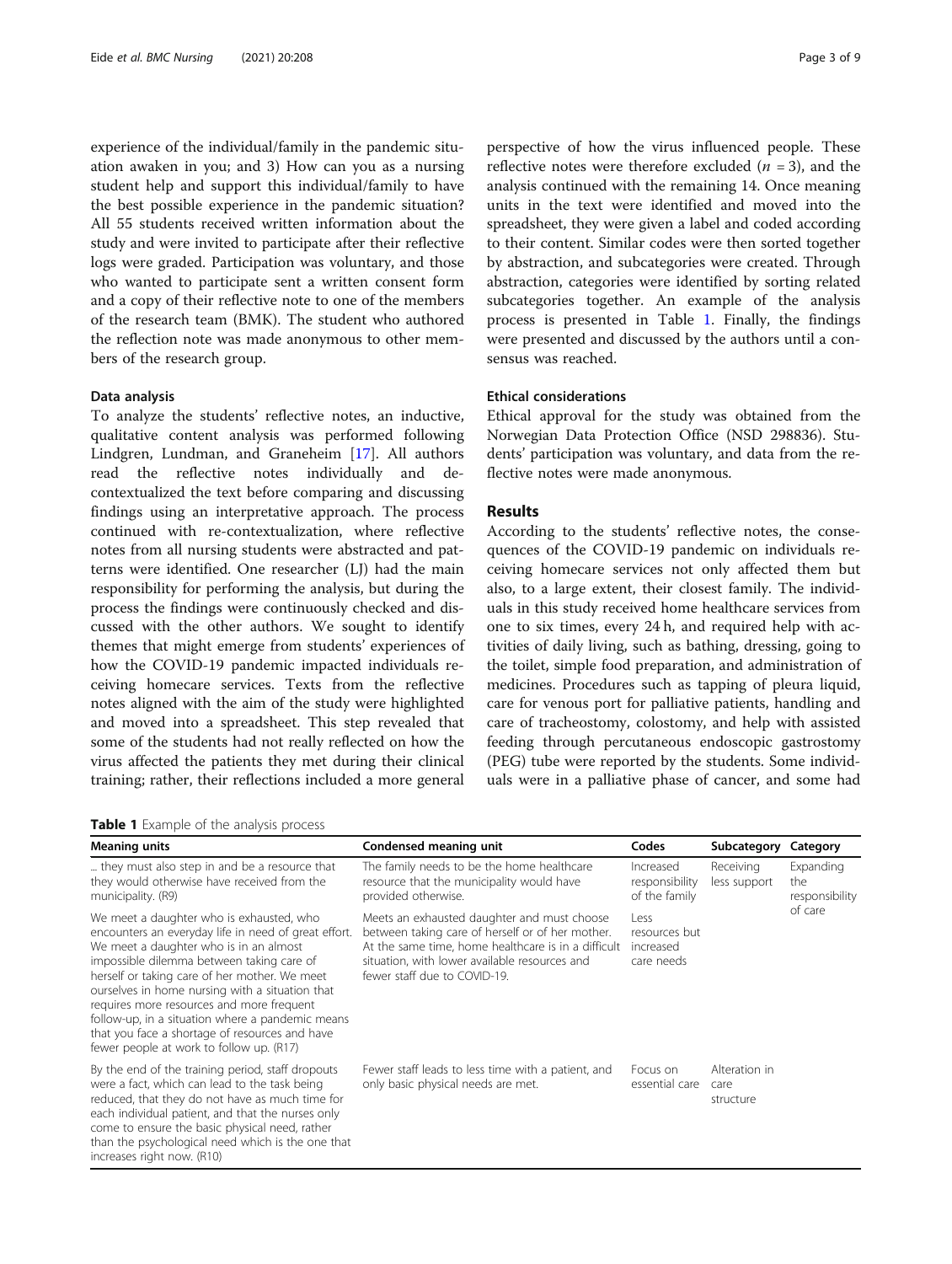experienced stroke, dementia, mental health issues, or had chronic obstructive pulmonary disease. The individuals needed encouraging conversations, trust building and support to deal with stress and anxiety, and a caring relationship.

Our analysis revealed three categories that described the effect of the virus according to students' reflections: i) how social life became restricted and only includes the closest family members and home healthcare staff (declining social circle), ii) how family members take on more responsibility to care for the individual and the pronounced impact of this on the day-to-day lives of the individual's next of kin (expanding responsibility of care), and iii) actions and reactions related to preventing the spread of the virus (dealing with the invisible threat). The three categories and belonging subcategories (in italics) are presented in more detail below and in Fig. 1.

#### Declining social circle

This category contains four subcategories and focuses on how social life became restricted and how it only includes the closest family members and home healthcare staff.

During the pandemic, individuals' social networks decrease in size and they become bound to their closest family members. The individuals meet family members living outside their household and friends less frequently, causing them to feel lonely and cut off from important relationships. This is also true for family members living in the same household, as they must also stop seeing others outside the closest family circle, such as grandchildren. The restrictions that were in place by the time the students wrote their reflective notes re-

This is a lady who usually is social and "on the go." She often has visits from family, and she herself goes to visit neighbors and friends. The [individual] told me that she thought it was awkward that she could not get out and around these times. (R14)

quired people to stay at home and to limit social

At the same time, family members living outside the household and friends opted to not visit the individual to reduce the chances of infecting him or her. Still, the students indicated that, for some individuals, life continued as before because their social arena had already been limited prior to the restrictions due to their illness. However, there were also individuals who had the opportunity and chose to keep performing activities they deemed important and maintained their social life regardless of the pandemic.



contact.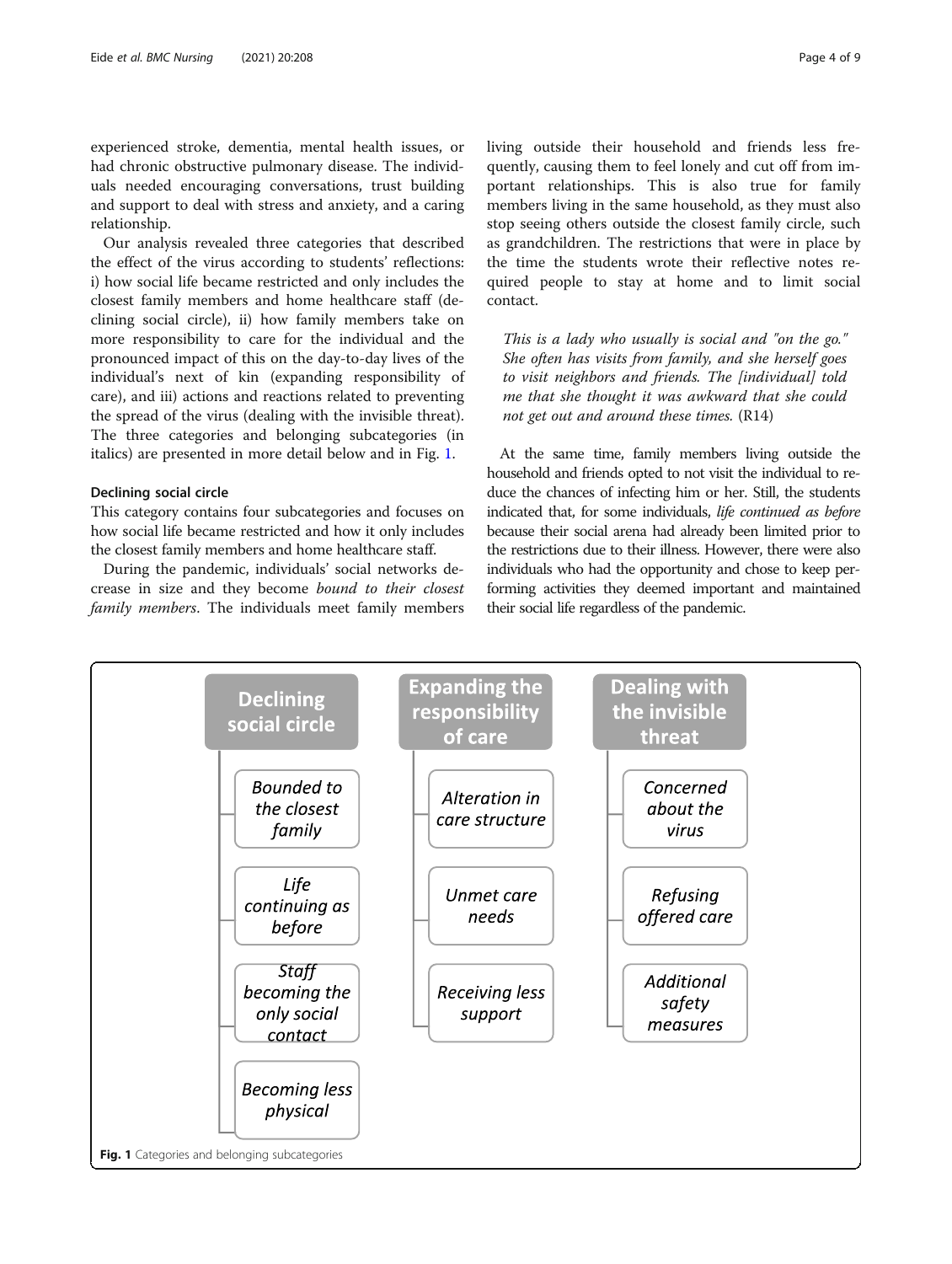She [the individual] had been really looking forward to this trip and would not let the Corona situation stop her. Even though we told her that she was at risk, she and her family traveled. But travel was not discouraged  $[$ by the government $]$  at that time.  $(R4)$ 

As interaction with their regular social network declined, sometimes home healthcare staff became the only social contact an individual had.

For [this person] and many others in her situation, the daily contact with the home healthcare services often are the highlight of the day, and the only direct contact they have with other human beings (R10)

Yet, this social interaction did not provide them with the same gratification as, for instance, meeting their grandchildren. At the same time that social network interactions decreased, physical distancing increased. To reduce the spread of the virus, people avoided touching hands and/or hugging one another, that is, they became less physical. This also applied to home healthcare staff, who had to maintain physical distance from the individual's relatives, as one student explained:

I experienced it as very painful in this situation that I could not give [the individual's] wife a hug or to hold her hand, I had to always make sure that I had a good distance to her to be safe.  $(R 12)$ 

#### Expanding the responsibility of care

This category shows how family members take on more responsibility in terms of caring for the individual receiving home services, and the pronounced impact that these responsibilities have on the day-to-day lives of the individual's next of kin.

As a result of the pandemic, there was a rapid alteration in the care structure for individuals receiving home services. In some cases, only the most needed home healthcare assistance was given because staff members were on sick leave or in quarantine. This affected the dynamic between the individuals and family members sharing the same household because caring for the individual's health interfered with the relatives' everyday lives. Some family members could feel home bounded to an environment that resembles a hospital setting, as shown in the following example:

[they are] walking in a home that has been converted into a hospital, with nurses from the home healthcare services coming and going. (R1)

Healthcare equipment was more visible in the home, and outdoor support was no longer available because

daycare facilities for persons with dementia were closed. The individual's home began to resemble a healthcare facility that was attended by the closest relatives. One student observed a sudden change in a healthcare plan when someone could not be discharged from the hospital to a short-term care facility, as previously arranged, but was instead discharged directly to the household:

Due to the situation with COVID-19, immediate action was taken by two doctors who decided that [he] should be discharged [from the hospital] immediately, because the risk [of contracting the virus] was greater at the institution than it was at home. Anyway, [he] wanted to be at home on permanent basis. If [he] contracted the virus, he would probably not survive. It was challenging that [the discharge] took place almost three weeks before it was planned. Therefore, initially a nurse from the short-term facility came with the homecare nurse. The patient and the spouse had an extra person into their home and the homecare nurses/nurse assistant felt insecure about the job they had to do. (R7)

Regarding changes in healthcare plans, there were also reflective notes showing individuals' and families' concerns about unmet care needs. Both worried that it would not be possible to receive healthcare when needed. Individuals were anxious about not knowing whether family members could visit them if they had to move to a healthcare facility, while families were concerned about individuals not getting help if needed. A student observed and reflected on how this uncertainty could create a complex situation and an ethical dilemma. In this case, the decreased health condition of the individual resulted in families being forced to make quick decisions about healthcare without really knowing how it would affect them later.

What will happen if he accepts the place at the nursing home tomorrow? Does this mean that today is the last day he gets to see his children? And his grandchildren? What are the possibilities of them visiting him at the nursing home if his health condition becomes critical? These questions and thoughts came to him and to his daughters when we visited. (R16)

Further, the pandemic resulted in family members receiving less support to manage the individual's healthcare needs. Before the social restrictions were implemented, family members could meet their own friends. Now, they have to stay at home, not only because of the ongoing restrictions but also because the daycare facilities the individual used to attend are closed and he or she requires constant health supervision at home.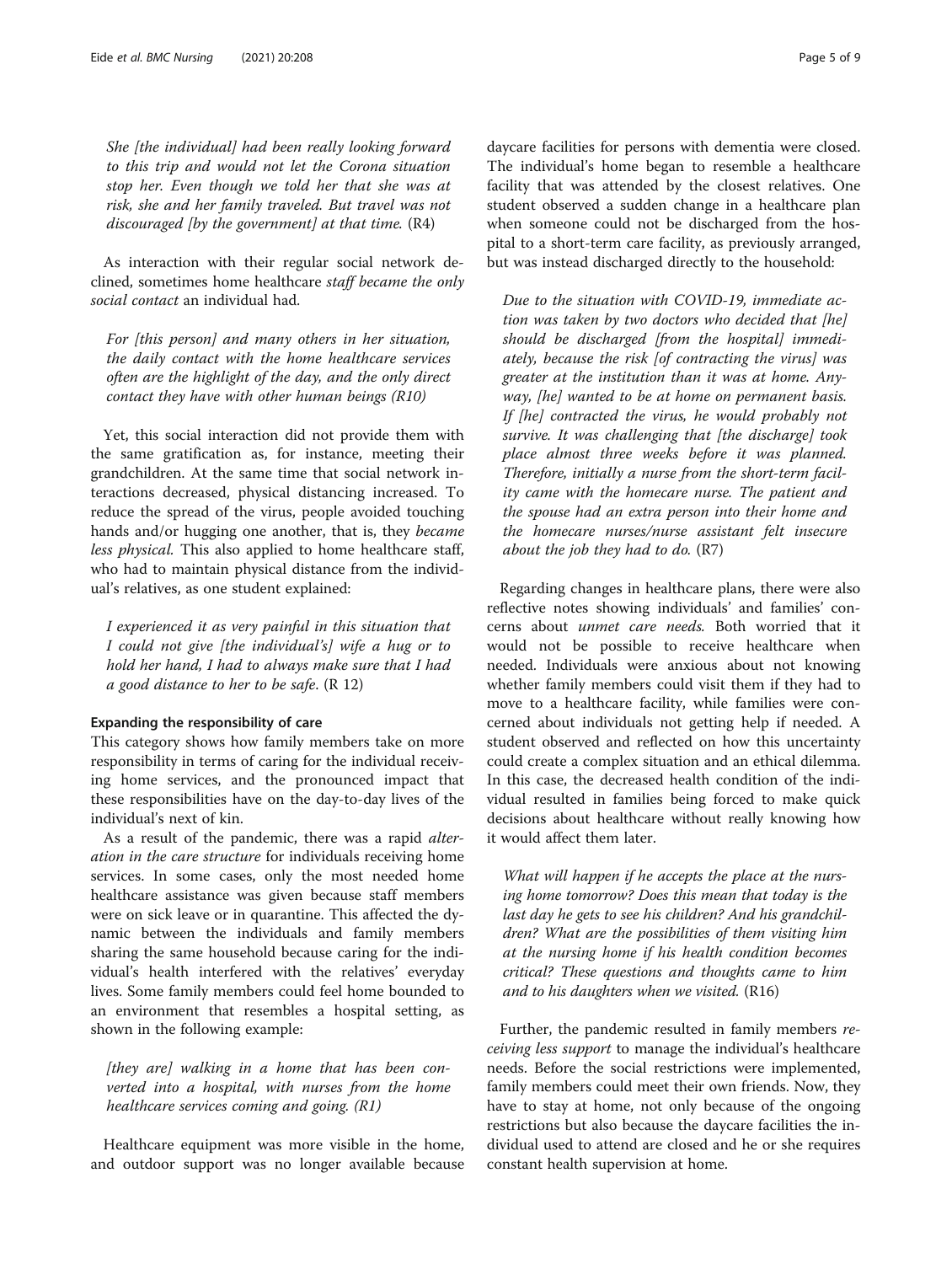She [the spouse] needs some time to herself while he is on a short-term facility. It is then she can go shopping, visit friends and travel to warmer places. It is not like she can do these things [now] during the pandemic, but whenever he is at home, she cannot leave his side because he could have a cough attack because of his difficulties swallowing. (R3)

Despite family members' understanding of the unexpected changes in healthcare support, these alterations generated feelings of frustration, helplessness, social isolation, and exhaustion. In some cases, the restrictions resulted in individuals becoming more dependent, as they could no longer go out or were forced to rely on others to, for example, manage their medications. This in turn increased the family members' existing burden. Despite needing even more support to cope with the increased demands of the individual's healthcare needs, relatives received less help because the resources and number of available healthcare staff were limited.

#### Dealing with the invisible threat

This category includes three subcategories describing the actions and reactions related to preventing the spread of the virus.

Some individuals were concerned about the virus, and the uncertainty of not knowing if they had contracted it created stress and anxiety, especially if they had other comorbidities:

[She] is old and has various diagnoses that makes her fall into the risk group. That can certainly be scary enough to think about. (R15)

The fear was not only related to the individual's own safety but also to family and friends interacting in the society, who might thus have a higher risk of getting infected. Hence, the individuals were concerned about their family members being carriers of the virus and of potentially infecting them. Watching media reports increased anxiety levels even more. The individuals depended on receiving home healthcare services, and, in some cases, there was an increase in the number of home healthcare staff members they had to be in contact with because of changes in care plans schedules. These changes led to the individuals meeting new home healthcare professionals on a regular basis, creating new and multiple meeting points and increasing their anxiety levels accordingly. In the reflective notes, it was also mentioned that on some occasions the new staff was unsure about how to provide the healthcare needed by some of the individuals.

… [she] was worried about whether the new [staff] knew the procedures. Several of the nurses had expressed that they had not done these kinds of procedures for a long time. (R1)

The students reflected about some individuals or their families refusing offered care, and for these students it meant that they were not welcomed into the individual's home. This issue arose because members of the household wanted to decrease the number of persons they met and thus reduce the risk of infection. Another reason to refuse offered care was that individuals and relatives were aware of the home healthcare staff seeing other patients and the increased risk of infection:

… she has said she is happy I came to her alone. She is afraid of the risk of infection in connection with the healthcare nurse visiting many others, and that this increases the risk of infection for her. (R10)

The uncertainty of COVID-19 required additional safety measures. Some individuals and their family members controlled the staff's hygiene routines and how they used personal protective equipment. Students also reflected upon how they, as well as other home healthcare staff, had to take extra precautions and how different scenarios had to be handled because of the restrictions. One student described the struggles with performing cardiopulmonary resuscitation on an unknown person because of the risk of contracting the virus. The fact that staff must now use extra personal protective equipment can sometimes lead to anxiety in individuals and their families, as the safety equipment and gloves symbolize the imminent danger. A student reflected upon this in the following way:

The safety we often carry with us, the "warm hands," is now hidden behind infection control equipment and synthetic gloves... (R17)

## **Discussion**

This study describes the consequences of the COVID-19 pandemic for individuals receiving home healthcare services through the eyes of third-year nursing students, based on an analysis of reflective notes during the first wave of the pandemic. We identified three themes from the data that described the effect of the virus: i) declining social circle, ii) expanding healthcare responsibility, and iii) dealing with an invisible threat. The reflective notes offer insight on how students developed an understanding of the serious physical, social, psychological, and spiritual consequences the virus imposed on homedwelling individuals and their families. Moreover, the reflective notes provided the students with an opportunity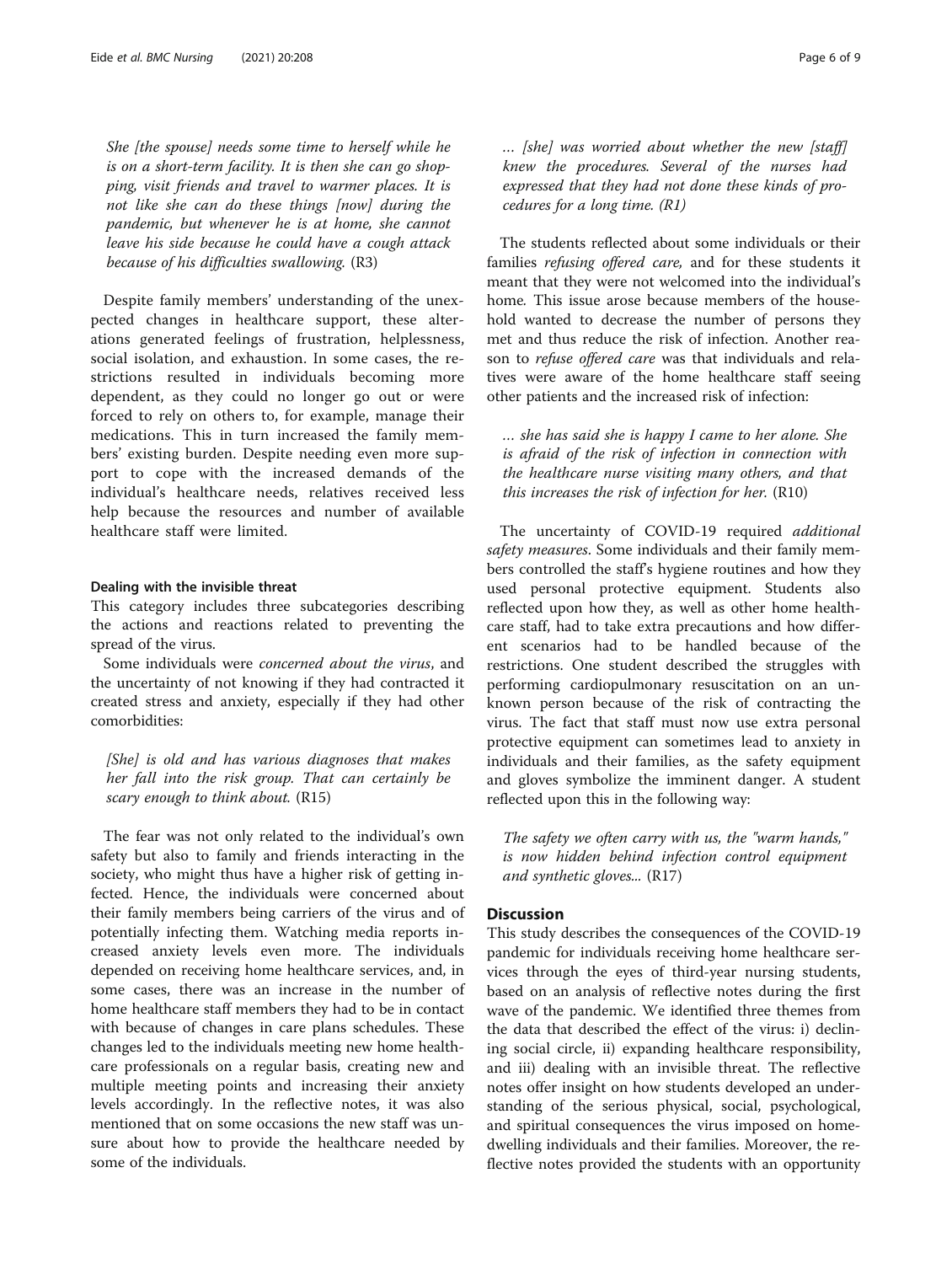to gain a deeper understanding of how to partner with different individuals and their families during the early stage of the pandemic. Our data also show that students had to take the individual's values and preferences into consideration when providing home healthcare, which is a key attribute of person-centered care [[10](#page-8-0), [12](#page-8-0)].

The first theme in this study refers to a decline in the social networks of individuals and their closest family members. Social isolation and loneliness have a detrimental effect on the health and well-being of people in general and on older patients in particular [\[18\]](#page-8-0). The students' reflective notes show that, at this early stage of the pandemic and despite understanding the need for restrictions to prevent the spread of the virus, students were concerned about the loss of social contact between individuals and their closest relatives, other members of the extended family group, and friends. Similar findings have been reported in other population groups [[19\]](#page-8-0) and for previous outbreaks [[20](#page-8-0)]. Also, a Dutch study including persons 65 years and older revealed that the participants become more socially and, especially, emotionally lonely during the COVID-19 pandemic [[21](#page-8-0)]. Online and telephone support have been highlighted during the pandemic as one possible way to reach out to persons who otherwise would not receive psychological and emotional support [[20,](#page-8-0) [22,](#page-8-0) [23](#page-8-0)]. However, there might be digital inequality and large differences in the ability to use telemedicine and e-health services. The reflective notes show that social distancing due to the restrictions was not perceived as a negative outcome for all individuals. In these cases, the individuals felt that their health conditions had isolated them from social interaction before the restrictions came into place. Hence, the restrictions had few consequences because, even before the pandemic, they had little contact with others. Our results are consistent with those of another study [[24](#page-8-0)] and might reflect a larger problem that is not covered in this article: loneliness.

Most home-dwelling individuals in need of health homecare services are frail and dependent on the care of others. Frailty, a condition characterized by a decline in functioning across several physiological systems, is associated with increased vulnerability to stressors [[25](#page-8-0)]. Frailty has been linked to numerous adverse outcomes, including increased disability, falls, loneliness, hospitalization and nursing home admission [\[26\]](#page-8-0). In Norway, the restrictions to prevent the spread of COVID-19 resulted in unexpected changes in healthcare plans and reduced home healthcare availability. These changes placed an extra burden on individuals and families since only the most crucial homecare assistance was performed, as observed in the present study. Other studies have shown similar results regarding the increased burden of care on other family members [[27](#page-8-0)] [\[28\]](#page-8-0). In the long term, these abrupt changes could lead to a rapid decrease in individuals' physical and mental function and, consequently, to accelerated nursing-home placement. Despite increased interest in the field of frailty, the translation from research to clinical practice remains difficult [[26](#page-8-0)]. This raises an important challenge for universities and colleges educating nurses, as it is imperative for students to learn about personcentered care when frailty is present.

Students identified feelings of fear among homedwelling individuals and their family members. Because of concerns about contracting the virus, students were not able to provide necessary help, as access to the individuals' homes was denied. Anxiety related to COVID-19 have been reported in other studies [[24,](#page-8-0) [29\]](#page-8-0), and similar reactions toward healthcare workers were identified during the Ebola [\[30\]](#page-8-0) and SARS pandemics in the early 2000s [[31\]](#page-8-0). These findings are somewhat contradictory to those presented in the theme Expanding healthcare responsibility, but this discrepancy could be explained by the limited knowledge that society in general had about COVID-19 at the time the reflective notes were written as well as the misleading information circulating on social media. The students also described feelings of anxiety and insecurity when, in critical situations, they could not come close physically to individuals and their relatives, as shown in the reflection note about the staffs' warm hands being hidden behind infection control equipment. This reinforces the fact that some parts of nurses' bodies, such as their hands, are important instruments of practice [[11](#page-8-0)]. Providing nursing students with the possibility to actively reflect in either verbal or written form when encountering new and complex situations can be useful in acknowledging their embodied actions and the impact that their actions might have on person-centered care now and later in their professional lives.

Overall, this study revealed that the students observed both physical, social, psychological, and spiritual consequences experienced by individuals and their closest family members as a result of the pandemic. This is in line with person-centered care, where the individual's biomedical sphere is as important as the psychosocial, spiritual, and relational areas. Reflection allows students to think about their own experiences, values, and beliefs [[32\]](#page-8-0), and by doing so students can better understand person-centered care [[12](#page-8-0)]. Reflection as a learning tool offers students the possibility to think through the situation, and what they experience helps to create meaning in what happened. Reflection after action provides a certain distance to the situation, which can lead to a better understanding of what we thought at the time and how we acted in a circumstance [[33\]](#page-8-0). Reflection can be carried out at different levels, from a more superficial account of what happened to a deeper and more critical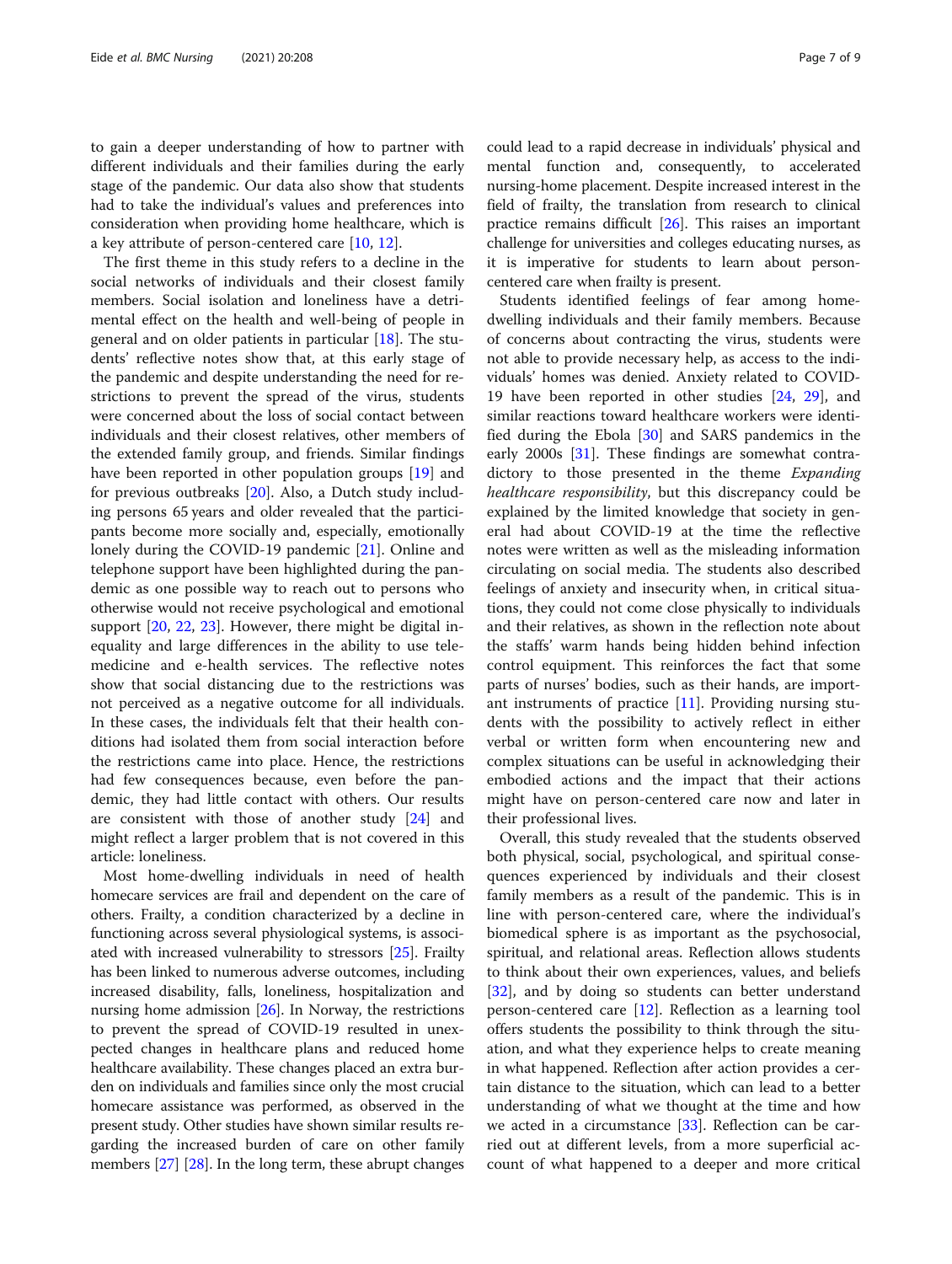<span id="page-7-0"></span>reflection. Such deeper reflection provides an opportunity to develop personal and professional insights that might lead to transforming professional practice. Reflection is important at three different times during an action [\[33](#page-8-0), [34\]](#page-8-0). First, we can reflect before we enter a situation and imagine what could happen. Second, when we are in a situation, we can reflect about what is happening as it happens, which helps us to stay actively present in the situation and consciously act as well and wisely as possible. The last form of reflection is reflecting after a situation has finished. It is this last form of reflection that the students in this study were invited to carry out. Through a written log, students revealed their constant efforts to understand the needs of the individual they provided home healthcare to in a period characterized by uncertainty. They also wrote about the narrowing of the individuals' social circles and of the increased healthcare responsibilities placed on families while dealing with the invisible threat of COVID-19.

There are some limitations in this study that need to be acknowledged. First, the study was conducted at a single campus, and students' placements were restricted to one city and the neighboring municipalities. Thus, the perceptions of the students may only be applicable to one site. Second, the study was conducted during a period when there was little knowledge about COVID-19. Therefore, the government and the rest of the society were on maximum alert, and the students' reflections were largely based on own experiences, perceptions, and thoughts rather than on evidence-based knowledge. Another limitation relates to the fact that the management of the COVID-19 pandemic differed in various parts of Norway depending on the levels of infection in a specific area. Further, the management of the virus was different in other countries. Additionally, our sample was based on a convenience sampling of students who wanted to participate in the study. Since the original purpose of the reflection was education instead of research, we were unable to influence the questions to be answered. This resulted in three reflective notes being excluded, as they did not focus on specific situations but rather on how the pandemic might affect people from a broader perspective.

## Conclusions

Building on third-year students' reflective notes during the early stages of the pandemic, this study revealed several consequences of COVID-19 on individuals receiving home healthcare services in Norway. As social life became more restricted, the social circles of many individuals became smaller. Due to quarantine, the number of healthcare staff became limited, so the criteria for who could receive homecare services became stricter. At the same time, some individuals and their families did not

want to receive homecare due to a fear of contracting the virus. In some families, the next of kin had to take on a more substantial role in healthcare as part of dealing with the invisible threat of COVID-19.

The study results indicate that reflective notes provide an important medium for students to address and focus on their clinical experiences. In our study, these notes promoted a better understanding of person-centered care and helped the students create connections between theory and clinical practice.

#### Acknowledgements

The authors wish to thank Siv Eriksen Taasen for her contribution to the study design, and to the students at the Faculty of Health and Social Sciences Western Norway University of Applied Sciences who devoted their time to participate in the study.

#### Authors' contributions

LSPE, TG and BKM contributed to the concept and design of the study. LJ, LSPE, TG and BMK participated in analysis and interpretation of data. LSPE and LJ prepared the first draft of the manuscript. LSPE, TG, BKM and LJ contributed to the writing of the manuscript and substantially revised it. Finally, all authors have read and approved the final article.

#### Funding

No funding was received for this research.

#### Availability of data and materials

The datasets used during this study are available from the corresponding author on reasonable request.

#### Declarations

#### Ethics approval and consent to participate

This study was conducted in accordance with the Declaration of Helsinki. Ethical approval was obtained from the Norwegian Data Protection Office (NSD 298836). Students' participation was voluntary and those who wanted to participate sent a written consent form and a copy of their reflective note to one of the members of the research team (BMK). The student who authored the reflection note was made anonymous to other members of the research group.

#### Consent for publication

Not applicable.

#### Competing interests

The authors declare that they have no competing interests.

#### Author details

<sup>1</sup>Department of Health and Social Sciences, Western Norway University of Applied Sciences, Post Box 7030, Inndalsveien 28, 5020 Bergen, Norway. <sup>2</sup> Faculty of Health Studies, VID Specialized University, Bergen. Ulriksdal 10 5009 Bergen, Norway. <sup>3</sup> Jönköping University, School of Health and Welfare, Institute of Gerontology, Aging Research Network-Jönköping, SE-551 11 Jönköping, Sweden.

#### Received: 27 May 2021 Accepted: 8 October 2021 Published online: 25 October 2021

#### References

- 1. WHO. COVID-19 Strategic Preparedness and Response Plan. Operational Planning Guidelines to Support Country Preparedness and Response. Geneva, Switzerland: World Health Organization; 2020.
- 2. Folkehelseinstituttet. Covid-19-epidemien. Kunnskap, situasjon, prognose, risiko og respons i Norge etter uke 16. Oslo; 2020 April 21st.
- 3. Zhou F, Yu T, Du R, Fan G, Liu Y, Liu Z, et al. Clinical course and risk factors for mortality of adult inpatients with COVID-19 in Wuhan, China: a